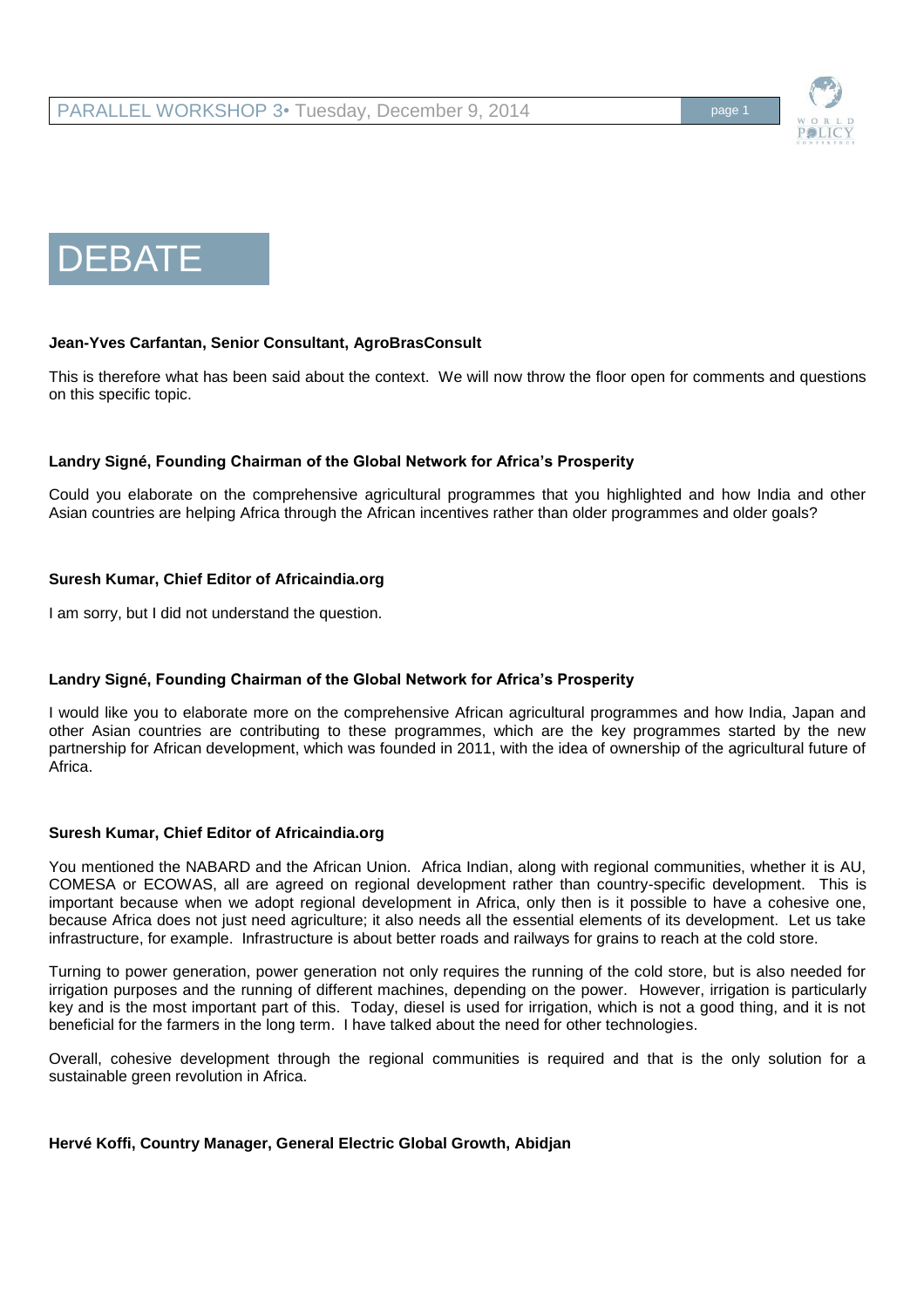

The Ivory Coast is the biggest exporter of cocoa in the world where we produce 1.7 million tonnes a year. My question is addressed to Mr Meksem. You mentioned the difference in the history and there is one key issue that comes from history that I would like to have your view on, which is the issue of the ownership of land in Africa. We have to deal with this issue in the Ivory Coast today and it is the same for Burkina Faso and all the [inaudible] countries. All these countries have this issue. I have not seen any country that has the right response to this and for me it is a key issue. If we do not deal with it, everything else is nothing and nothing will happen. I would therefore like to have your view on this issue.

# **Khalid Meksem, President of the University Mohammed VI**

You have touched on something extremely important. If we look at the history of the ownership of land in Africa, I can give you concrete examples that are basically the same everywhere you go. If we take Morocco, for example, in the pre colonial time it used to be that people who lived on the land owned the land "individually or collectively" and there was a sustainable production system where goods were redistributed and everyone was happy. Everyone worked. It is the same for Mali and many other countries. That is how it used to be.

The colonial powers then came and began to access the most productive lands in Africa and in all countries the structure was that there was a good part of a country and a bad part of a country. The most fertile lands were annexed by the colonial powers, and by doing that, people who used to live on the land were removed from their land or assigned part of the land. Unfortunately, when the colonial powers left the first Ministers and Presidents, or even Generals sometimes, were given the lands by the colonial powers and there was a transfer of titles that was illegal, , because the people who really owned the land were not given their land back. Therefore, with time and through all the repression that Africa has experienced since the colonial powers left, there has been a huge discrepancy in land ownership between the people who own many hectares of land and the majority of people who then share only a few hectares of land. In addition to the issue of collective lands

Redistributing the land will therefore be an extremely problematic issue today. I think that what Africans should therefore do is to try to develop a mechanism by which the land can be re accessed without having to go through a civil war which could come about as a result of trying to get access to land that was lost in colonial times. I wish that I had a good solution to this.

## **Philippe Chalmin, Professor, Paris-Dauphine University**

I do not really agree with the view of the impact of colonial times in Africa. You can believe me when I say that it was quite limited. There is the very particular case of South Africa, [inaudible] knows the story because the land was in fact colonised before the arrival of the black population. Otherwise, when [inaudible] from rubber in Liberia or palm oil in the Belgian Congo there has hardly been any colonial occupation. In fact, during colonial times, in the French and English colonial areas what you had were stations that were the organisations of the marketing boards and offices, such as the Office of Niger, the caisses de stabilisation and so on.

Where I think that Khalid is perfectly right is where it is not a problem of colonisation. For example, if I take cocoa in Ivory Coast, this is not a problem of colonisation but is a kind of fight about traditional land rights. I remember when President Houphouët Boigny said that the land belonged to whoever was cultivating it. The problem there, especially in the cocoa belt, was that it was the Burkinabes who were working on the land and they did not own it. In many parts of Africa, there are traditional rights without a proper land rights system and there are no appropriate maps. In Ethiopia, for example, when massive land rights were given to Chinese companies the Government was saying that it owned the land.